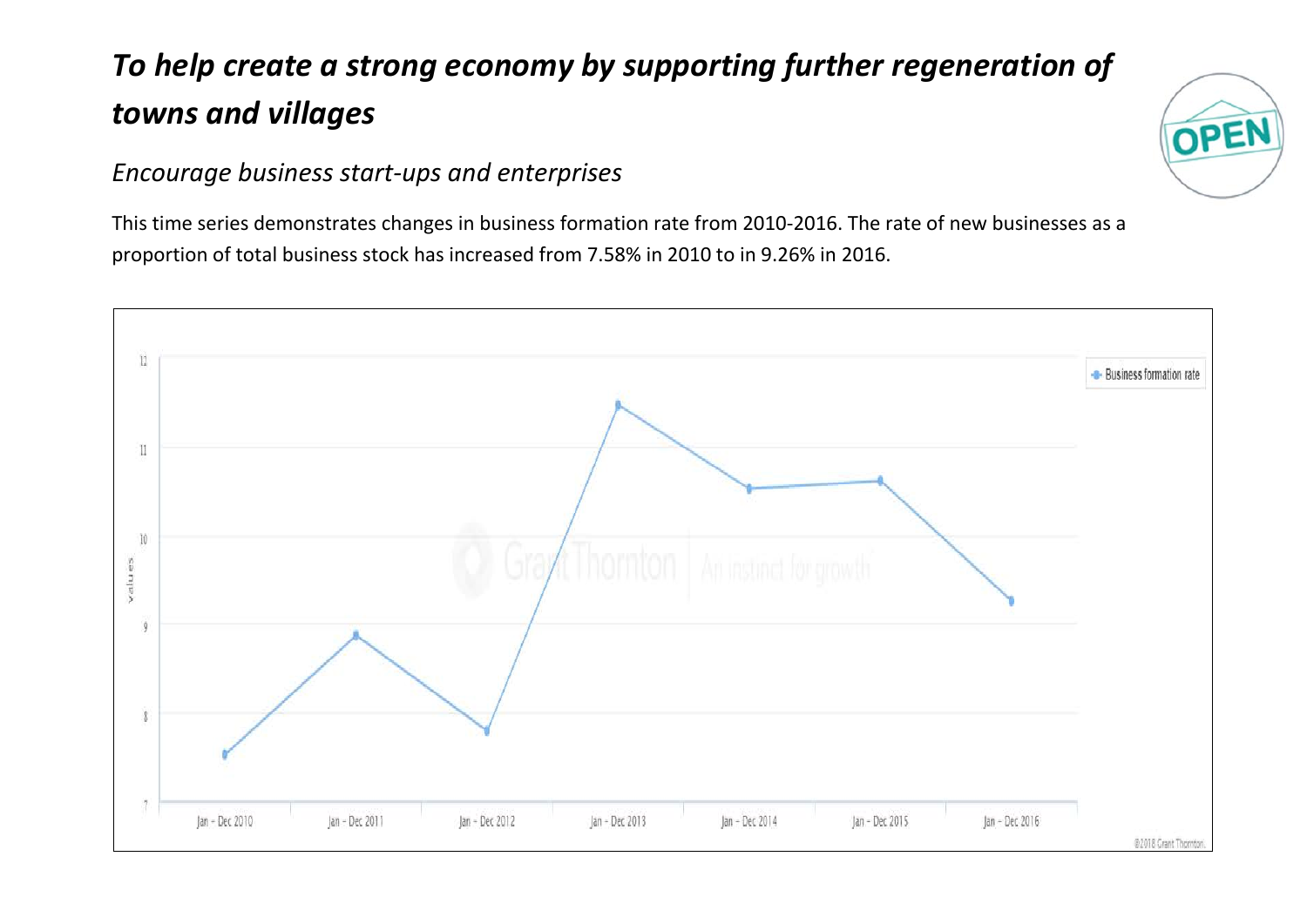This bar chart has been produced using Grant Thornton's CFoI analytical tool and shows the Staffordshire Moorlands new business formation rate % for 2016 compared to other authorities in the area.

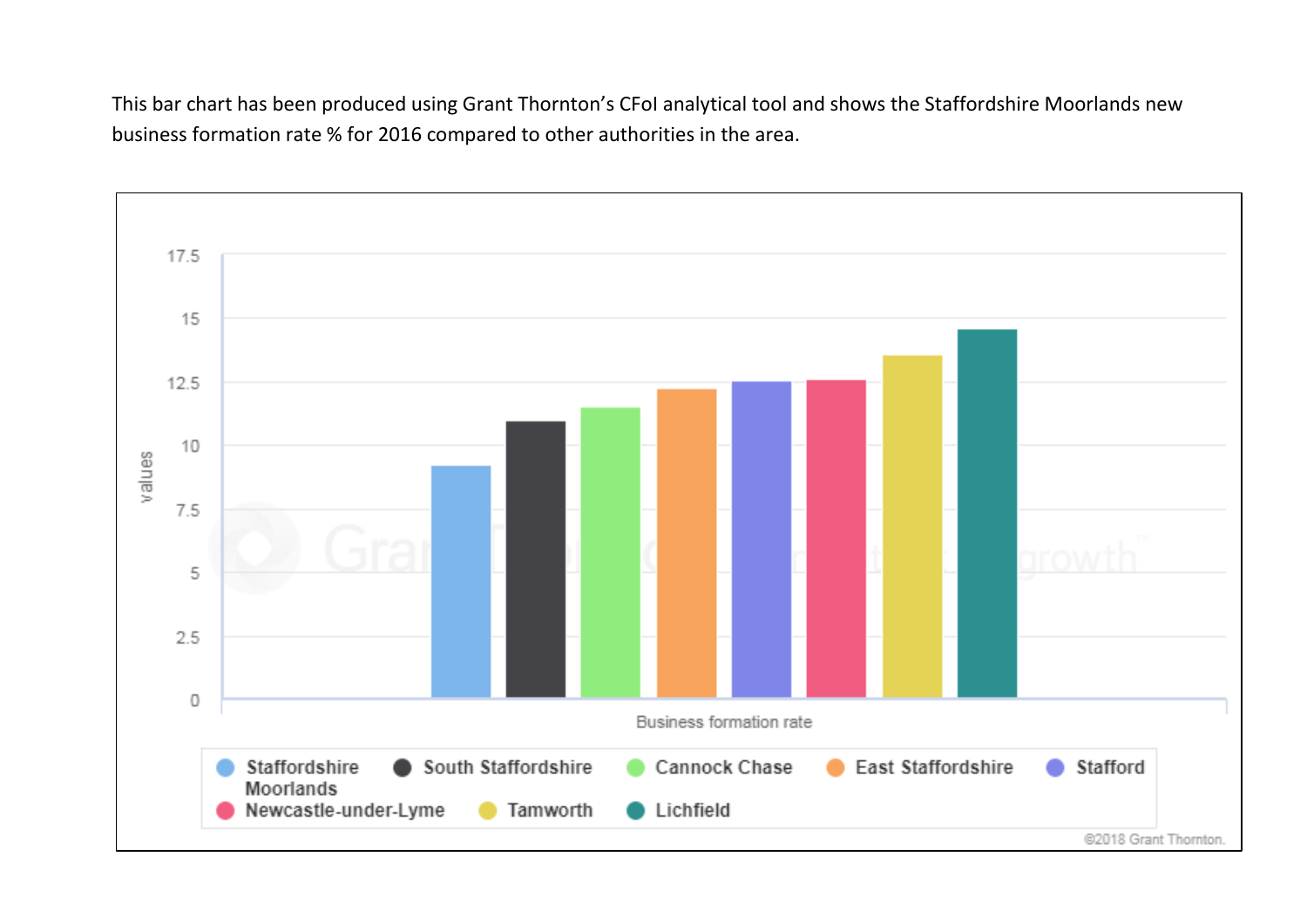## *Encourage and develop tourism*

This map shows the total spend on tourism (RO £000's 2016-17) across all English districts. Staffordshire Moorlands sits in the top quintile of districts nationally, spending £260,000 on tourism.

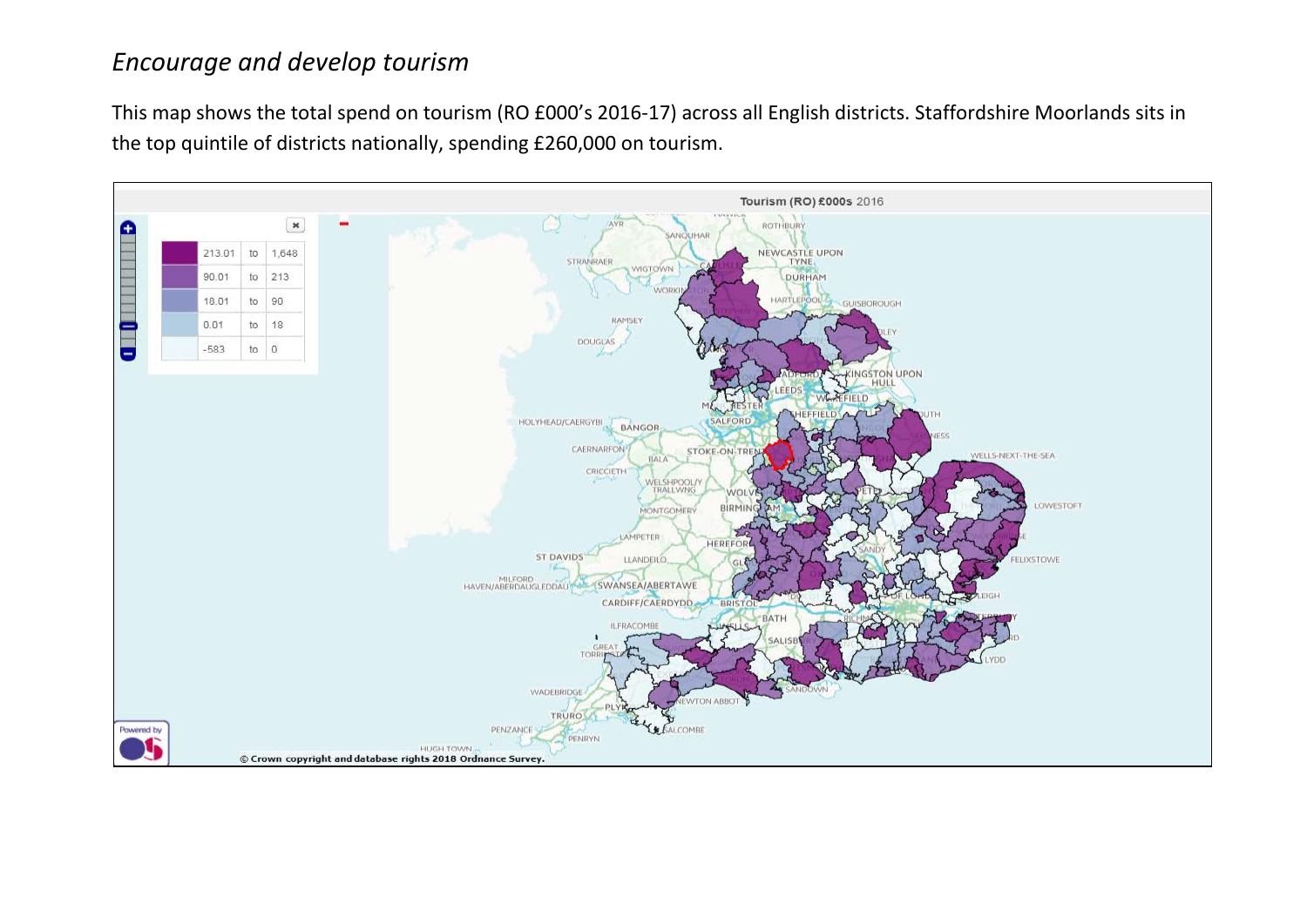## *High quality development and building control with an 'open for business' approach*

This scatter plot shows the relationship between the development control spend (RO 000's) and % major application processing within 13 weeks compared with West Midlands Non-Metropolitan districts. In 2016-17, Staffordshire Moorlands has processed 96% of applications within target times, no change compared to 2015-16. Warwick and Tamworth have better processing times and at lower cost.

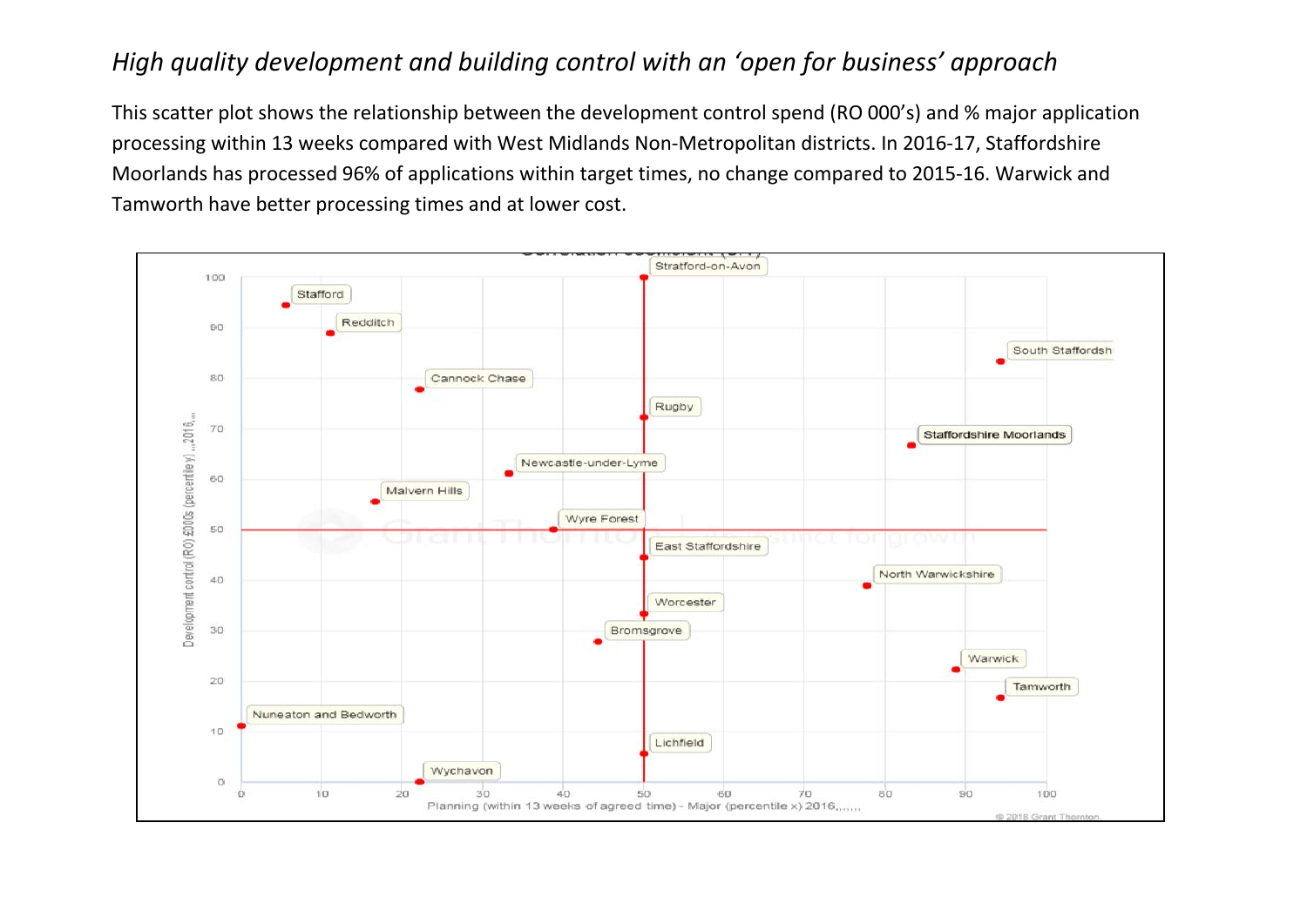This chart shows the correlation between the cost of development control and % minor application processing within 8 weeks compared with the group for the same period. In 2016-17, Staffordshire Moorlands processed 88% of applications within target times, compared to 78% in 2015-16. Districts that have a better processing times and lower spend include Warwick and East Staffordshire.

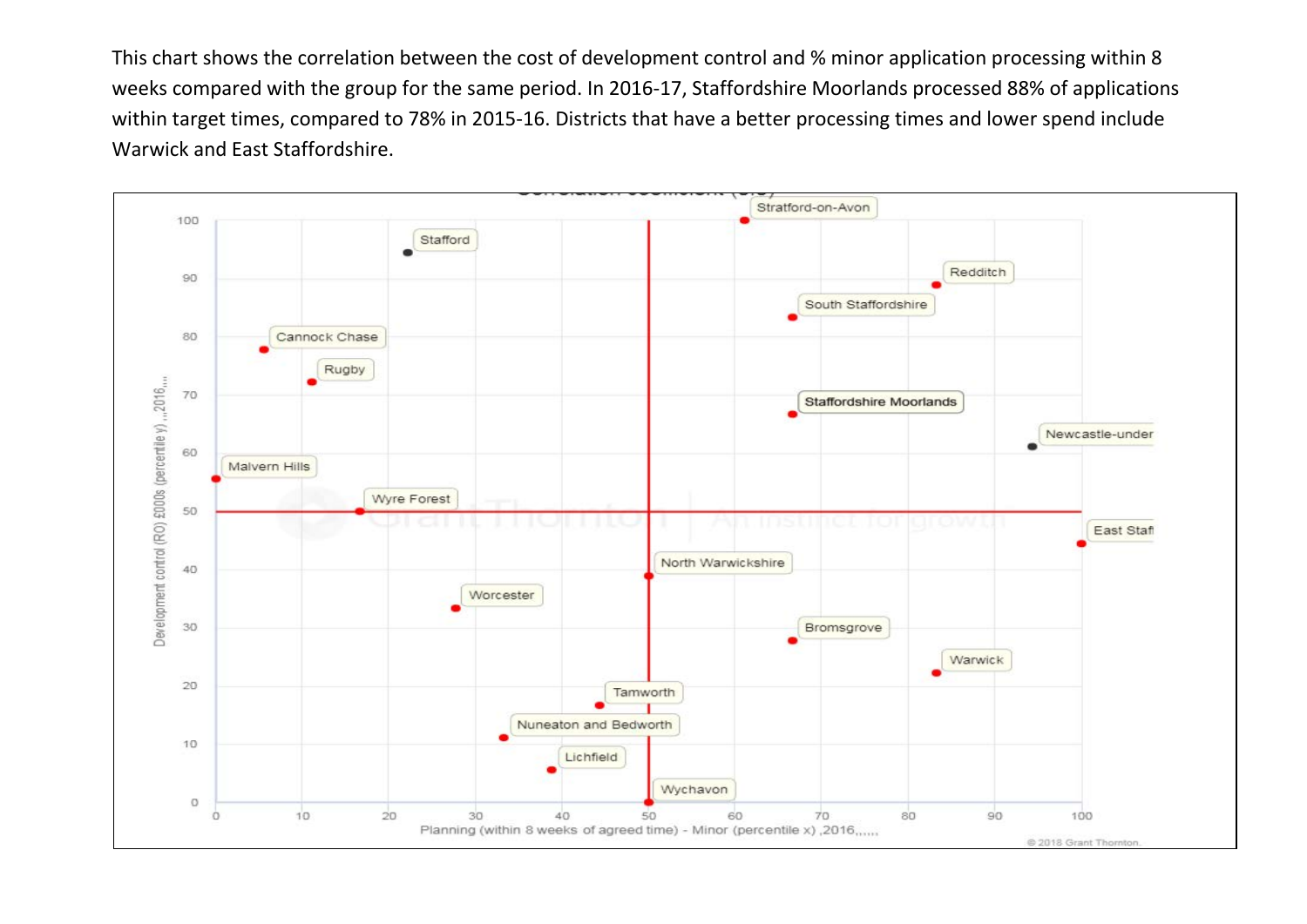This chart shows the correlation between the cost of development control and % 'other' application processing within 8 weeks compared with group for the same period. In 2016-17, Staffordshire Moorlands has processed 92% of applications within target times, compared to 94% in 2015-16. Districts that have better processing times at lower spend include Newcastle, Bromsgrove and Warwick.